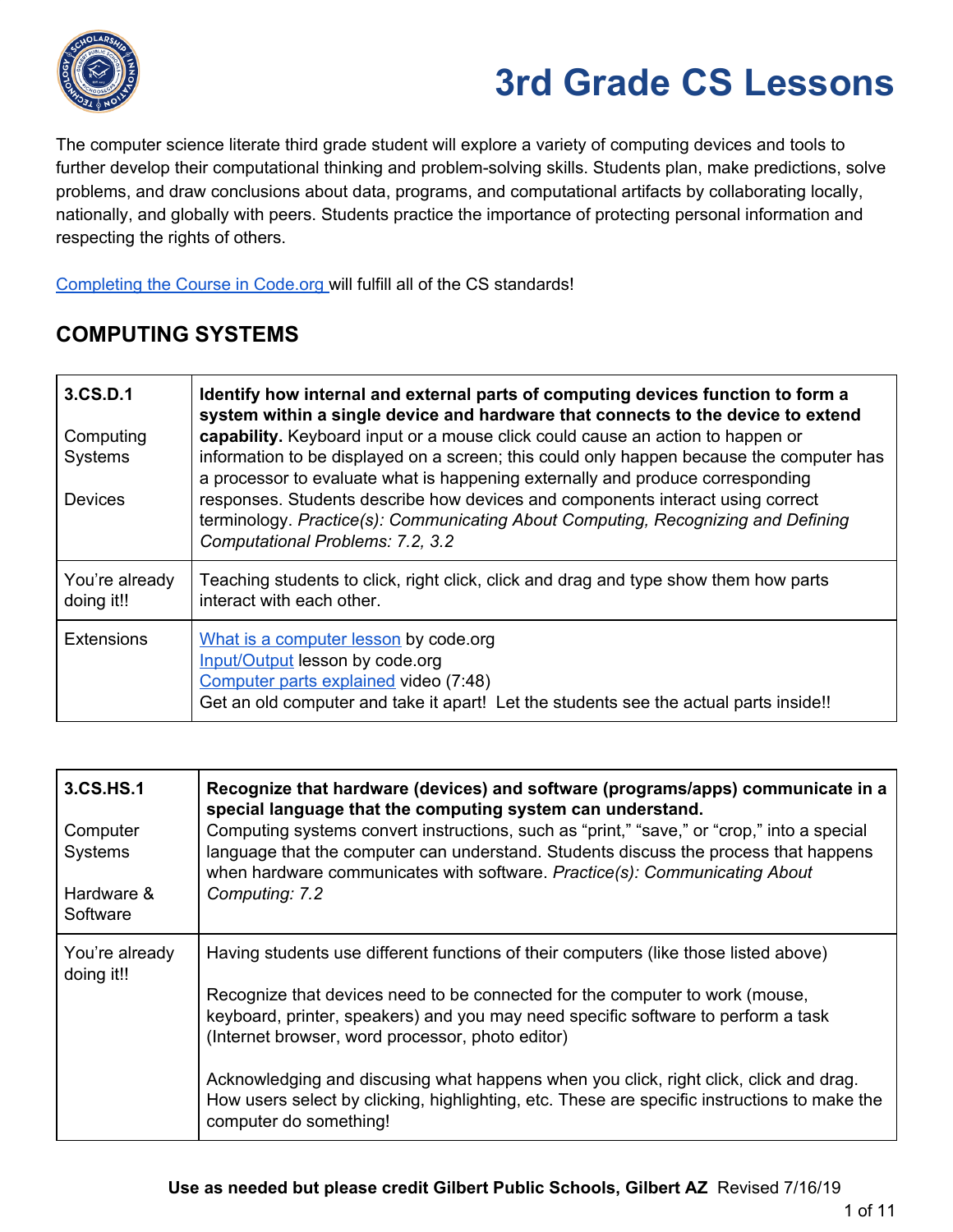

| Extensions | Hardware and Software video (5:22)                                                                                                           |
|------------|----------------------------------------------------------------------------------------------------------------------------------------------|
|            | Inside your computer lesson Ted Ed includes video (4:11) and discussion questions<br>What's inside your computer clickable with explanations |

| 3.CS.HS.2<br>Computer<br><b>Systems</b><br>Hardware &<br>Software | Recognize that hardware (devices) can only accomplish the specific tasks the<br>software (programs/apps) is designed to accomplish.<br>Cameras can take pictures because the camera software allows them to do so. Students<br>discuss examples of different hardware and the tasks they can accomplish. Practice(s):<br><b>Communicating About Computing: 7.2</b> |
|-------------------------------------------------------------------|--------------------------------------------------------------------------------------------------------------------------------------------------------------------------------------------------------------------------------------------------------------------------------------------------------------------------------------------------------------------|
| You're already<br>doing it!!                                      | When students are unable to perform a task due to software restrictions, explain that to<br>them! "That won't work right now because we need to have the software installed!", "We<br>are unable to open that file type because we don't have the software to support it"                                                                                          |
| <b>Extensions</b>                                                 | Hardware inside the computer! Clickable with explanations!<br><b>Hardware and Software by Khan Academy</b><br><b>How Computers Work - Entire Unit by Khan Academy</b>                                                                                                                                                                                              |

| 3.CS.T.1                                      | Identify and use common troubleshooting strategies to solve simple hardware and<br>software problems.                                                                                                                                                                                                                                                                                                                                                                                                                    |
|-----------------------------------------------|--------------------------------------------------------------------------------------------------------------------------------------------------------------------------------------------------------------------------------------------------------------------------------------------------------------------------------------------------------------------------------------------------------------------------------------------------------------------------------------------------------------------------|
| Computer<br><b>Systems</b><br>Troubleshooting | Although computing systems may vary, common troubleshooting strategies, such as<br>checking connections and power or swapping a working part in place of a potentially<br>defective part can be used to restore functionality. Restarting a computer (rebooting) is<br>commonly effective because it resets the machine. Computing devices are composed of<br>an interconnected system of hardware and software, troubleshooting strategies may need<br>to address both. Practice(s): Communicating About Computing: 7.2 |
| You're already<br>doing it!!                  | Teach students to SHUT DOWN after every use! (not just log off)<br>If the computer is "frozen" have them restart<br>Have students make sure to charge the computers.                                                                                                                                                                                                                                                                                                                                                     |
|                                               | When their computer isn't working have THEM be specific in identifying the problem - "my<br>monitor is black" and a possible solution "It needs to be plugged in". "I can't log in" - "Is<br>the caps lock on? Do you have a WiFi connection?"                                                                                                                                                                                                                                                                           |
| <b>Extensions</b>                             | In your classroom jobs identify a $Student$ Onsite Support $(S.O.S.)$ as the tech expert every<br>week. This would be the first person students go to if they can't resolve their own<br>problem.                                                                                                                                                                                                                                                                                                                        |

#### **NETWORKS & THE INTERNET**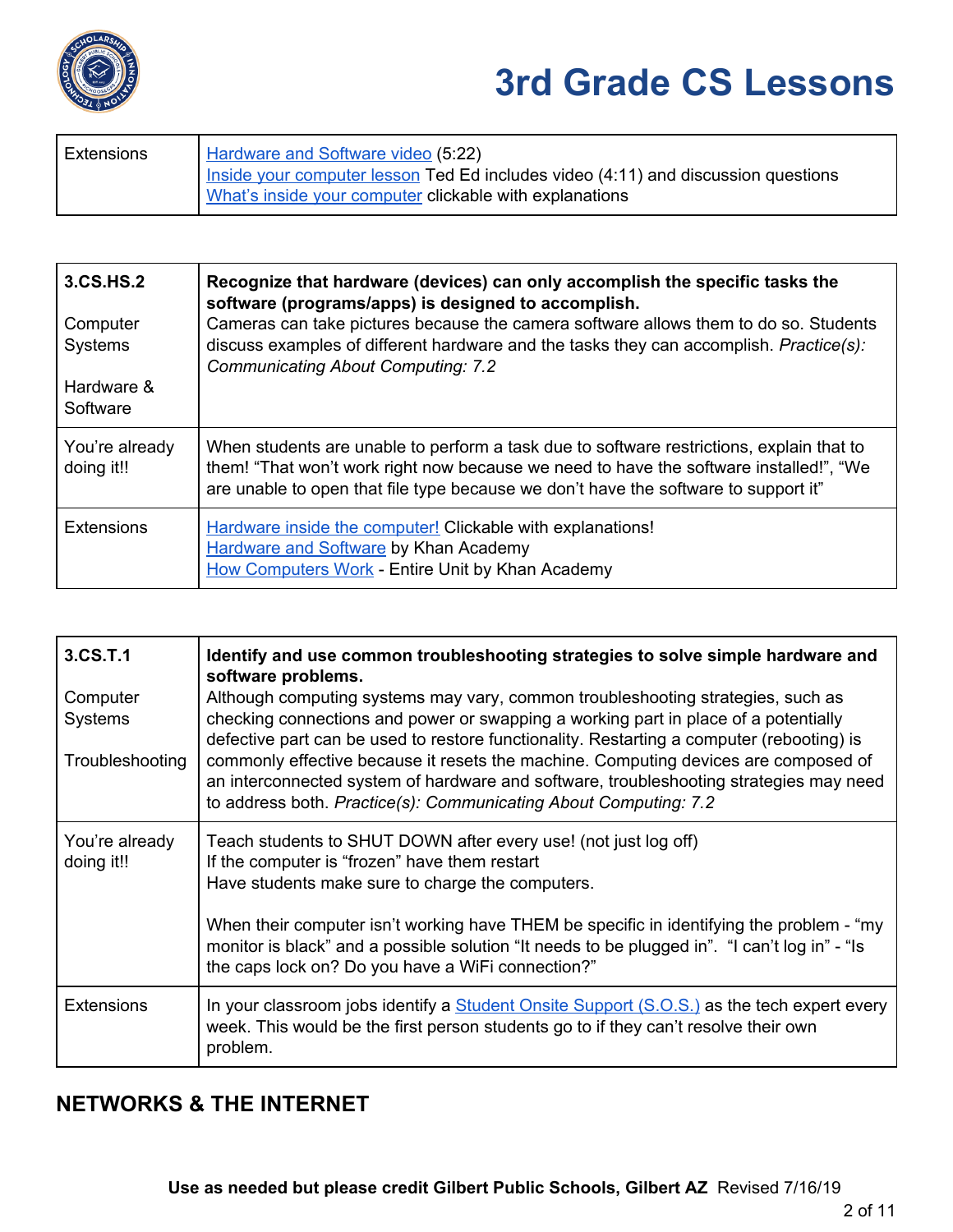

| 3.NI.C.1<br>Networks &<br>Internet<br>Cybersecurity | Identify real-world cybersecurity problems and how personal information can be<br>protected. Just as we protect our personal property online, we need to protect our devices<br>and the information stored on them. Information can be protected using various security<br>measures. These measures can be physical and/or digital. For example, discussion topics<br>could be based on current events related to cybersecurity or topics that are applicable to<br>students and the programs/devices they use such as adding passwords to lock devices.<br>Practice(s): Communicating about Computing, Recognizing and Defining Computational<br>Problems: 7.1, 3.1 |
|-----------------------------------------------------|----------------------------------------------------------------------------------------------------------------------------------------------------------------------------------------------------------------------------------------------------------------------------------------------------------------------------------------------------------------------------------------------------------------------------------------------------------------------------------------------------------------------------------------------------------------------------------------------------------------------------------------------------------------------|
| You're already<br>doing it!!                        | Discussing with students why they shouldn't click on things they don't know, visit websites<br>they aren't directed to, open emails and documents that may contain viruses.<br>Discussing the reasons students are unable to download things onto their computers                                                                                                                                                                                                                                                                                                                                                                                                    |
|                                                     |                                                                                                                                                                                                                                                                                                                                                                                                                                                                                                                                                                                                                                                                      |
| <b>Extensions</b>                                   | <b>EXCELLENT Cybersecurity lab by Nova (lesson plans, materials and activities!)</b><br>Khan Academy lesson videos and quizzes<br>Reading materials about CyberSecurity or Order Free copies!<br>Safe Online Surfing Interactive provided by FBI                                                                                                                                                                                                                                                                                                                                                                                                                     |

| <b>3.NI. NCO.1</b><br>Networks &<br>Internet<br><b>Network</b><br>Communication<br>Organization | Model how information flows in a physical or wireless path to travel to be sent and<br>received is sent and received through a physical or wireless path.<br>There are physical paths for communicating information, such as Ethernet cables, and<br>wireless paths (Wifi). Often, information travels on a combination of physical and wireless<br>paths. Wireless paths originate from a physical connection point and travel through<br>multiple devices and wired or wireless connections to their end point. Models could include<br>visual, physical, or alternate representations. Practice(s): Developing and Using<br>Abstractions: 4.3 |
|-------------------------------------------------------------------------------------------------|--------------------------------------------------------------------------------------------------------------------------------------------------------------------------------------------------------------------------------------------------------------------------------------------------------------------------------------------------------------------------------------------------------------------------------------------------------------------------------------------------------------------------------------------------------------------------------------------------------------------------------------------------|
| You're already<br>doing it!!                                                                    | Discussing connectivity when connecting to WiFi or the WiDi projector<br>Demonstrating how information travels while playing "telephone"<br>Comparing information flow to flow through circuits (science)                                                                                                                                                                                                                                                                                                                                                                                                                                        |
| <b>Extensions</b>                                                                               | Wires, Cables and WiFi - Khan Academy<br><b>Binary Bracelets - good with Wires, Cables and Wifi from Khan Academy</b><br><b>Lesson from Code.org about the Internet</b>                                                                                                                                                                                                                                                                                                                                                                                                                                                                          |

### **DATA & ANALYSIS**

| 3.DA.CVT.1<br>Data &<br>Analysis              | Select tools from a specified list to collect, organize, and present data visually to<br>highlight relationships and support a claim. Tools are chosen based upon the type of<br>measurement they use as well as the type of data people wish to observe. Organizing data<br>can make interpreting and communicating it to others easier. Data points can be clustered |
|-----------------------------------------------|------------------------------------------------------------------------------------------------------------------------------------------------------------------------------------------------------------------------------------------------------------------------------------------------------------------------------------------------------------------------|
| Collection<br>Visualization<br>Transformation | by a number of commonalities. Practice(s): Developing and Using Abstractions, Creating<br>Computational Artifacts: 4.1, 5.1                                                                                                                                                                                                                                            |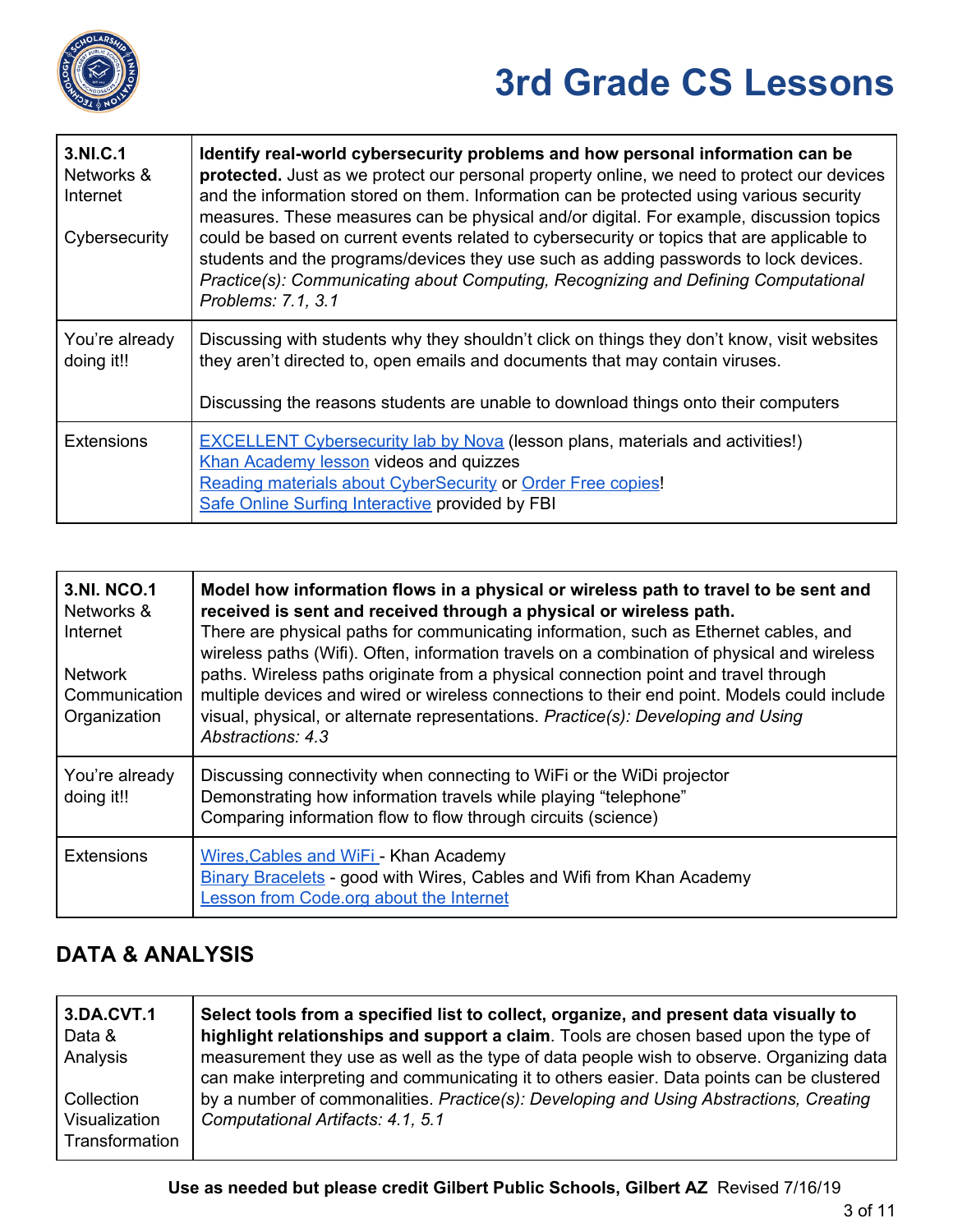

| You're already<br>doing it!! | Providing different options for data collection - paper/pencil, Google sheet, Whiteboard,<br>easel paper, etc. - and allowing them to choose which would be best for the task at hand |
|------------------------------|---------------------------------------------------------------------------------------------------------------------------------------------------------------------------------------|
|                              | Collect, organize and present data lessons in other subjects (math, science, social studies,<br>$etc.$ )                                                                              |
| <b>Extensions</b>            | Extend your regular data collection (science, ss, etc) lessons to include incorporate the<br>use of technology (Google Forms, Sheets, Slides)                                         |
|                              | Create infographics of collected data using Canva                                                                                                                                     |

| 3.DA.S.1<br>Data &<br>Analysis | Recognize different file extensions.<br>Music, images, video, and text require different amounts of storage. Video will often<br>require more storage than music or images alone because video combines both. Students<br>discuss common file extensions, such as .doc, .pdf, and .jpeg. Practice(s): Communicating<br><b>About Computing: 7.2</b> |
|--------------------------------|----------------------------------------------------------------------------------------------------------------------------------------------------------------------------------------------------------------------------------------------------------------------------------------------------------------------------------------------------|
| Storage                        |                                                                                                                                                                                                                                                                                                                                                    |
| You're already<br>doing it!!   | Identify file extensions when opening different file types<br>Discussion of file size when emailing files                                                                                                                                                                                                                                          |
| <b>Extensions</b>              | Use different file types in place of a spelling/vocab                                                                                                                                                                                                                                                                                              |

| 3.DA.IM.1                    | Use a computational tool to draw conclusions, make predictions, and answer<br>questions utilizing a specified data set.                                                                                  |
|------------------------------|----------------------------------------------------------------------------------------------------------------------------------------------------------------------------------------------------------|
| Data & Analysis              | People use data to highlight or predict outcomes. Basing inferences or predictions on data<br>does not guarantee their accuracy; the data must be relevant and of sufficient quantity. A                 |
| Inference &<br><b>Models</b> | computational tool can be anything used or analyzed to draw conclusions, make<br>predictions, or answer questions. Practice(s): Communicating about Computing,<br>Collaborate around Computing: 7.2, 2.4 |
| You're already<br>doing it!! | Graphing in math - "based on the graph what do you think"<br>Inferences in Language Arts while reading<br>Collecting weather data and predicting forecast in Science                                     |
| <b>Extensions</b>            | Answering questions from data lesson plan - Education.com<br>Entering ANY data collection into a Google sheet and create charts<br>Collect data using google forms                                       |

#### **ALGORITHMS & PROGRAMMING**

At this level, the best way to cover Algorithms and Programming is through actual programming. [Code.org](https://code.org/educate/curriculum/elementary-school) has several ready made lessons available to [accomplish](https://code.org/educate/curriculum/elementary-school) this!

| 3.AP.A.1 | Recognize and compare multiple algorithms for the same task and determine which |
|----------|---------------------------------------------------------------------------------|
|----------|---------------------------------------------------------------------------------|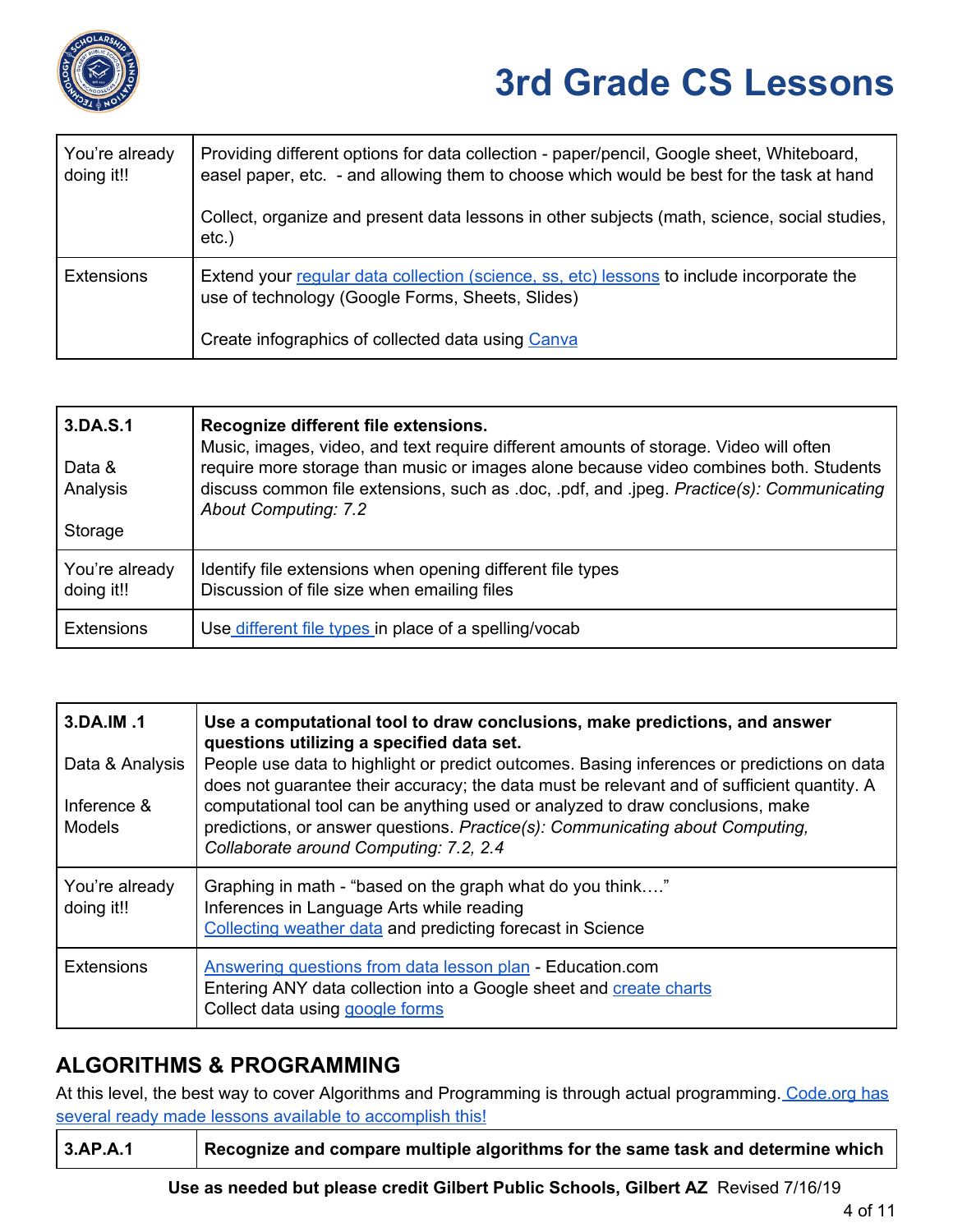

| Algorithms &<br>Programming<br>Algorithms | are effective.<br>Different algorithms can achieve the same result, though sometimes one algorithm might<br>be most appropriate for a specific task. Students look at different ways to solve the same<br>task and decide which would be the best solution. For example, students might compare<br>algorithms that describe how to get ready for school or how to tie their shoes. Students<br>could use a map and plan multiple algorithms to get from one point to another. Another<br>example might be to write different algorithms to draw a regular polygon and determine<br>which algorithm would be the easiest to modify or repurpose to draw a different polygon.<br>Practice(s): Developing and Using Abstractions, 4.4 |
|-------------------------------------------|------------------------------------------------------------------------------------------------------------------------------------------------------------------------------------------------------------------------------------------------------------------------------------------------------------------------------------------------------------------------------------------------------------------------------------------------------------------------------------------------------------------------------------------------------------------------------------------------------------------------------------------------------------------------------------------------------------------------------------|
| You're already<br>doing it!!              | Discussing how students can get the same answer using different processes<br>Discussing step by step instructions and which is the best solution<br>Identifying the best solution from multiple correct solutions - what is "best" based on?<br>Quickest? Most thorough? Efficiency? Cost effective, etc.                                                                                                                                                                                                                                                                                                                                                                                                                          |
| <b>Extensions</b>                         | <b>TONS of unplugged activities for Algorithms from code.org</b><br><b>Explain Algorithms to kids by Tynker</b>                                                                                                                                                                                                                                                                                                                                                                                                                                                                                                                                                                                                                    |

| 3.AP.V.1<br>Algorithms &<br>Programming<br>Variables | Create programs that use variables to store and modify data.<br>Variables are used to store and modify data. At this level, understanding how to use<br>variables is sufficient. Students may use mathematical operations to add to the score of a<br>game or subtract from the number of lives in a game. Programs can imply either digital or<br>paper-based designs. Practice(s): Creating Computational Artifacts: 5.2 |
|------------------------------------------------------|----------------------------------------------------------------------------------------------------------------------------------------------------------------------------------------------------------------------------------------------------------------------------------------------------------------------------------------------------------------------------------------------------------------------------|
| You're already<br>doing it!!                         | <b>Using variables in Math</b><br><b>Video about Math Variables</b>                                                                                                                                                                                                                                                                                                                                                        |
| <b>Extensions</b>                                    | Variables from code.org<br>Unplugged Activity for Variables from code.org                                                                                                                                                                                                                                                                                                                                                  |

| 3.AP.C.1     | Create programs that include sequences, events, loops, and/or conditionals.<br>Control structures specify the order (sequence) in which instructions are executed within a                                                                                                                                                                                                                                                                                                                                                                                                                                                                                                                                                                                |
|--------------|-----------------------------------------------------------------------------------------------------------------------------------------------------------------------------------------------------------------------------------------------------------------------------------------------------------------------------------------------------------------------------------------------------------------------------------------------------------------------------------------------------------------------------------------------------------------------------------------------------------------------------------------------------------------------------------------------------------------------------------------------------------|
| Algorithms & | program and can be combined to support the creation of more complex programs. If                                                                                                                                                                                                                                                                                                                                                                                                                                                                                                                                                                                                                                                                          |
| Programming  | dialogue is not sequenced correctly when programming a simple animated story, the story<br>will not make sense. Events allow portions of a program to run based on a specific action.                                                                                                                                                                                                                                                                                                                                                                                                                                                                                                                                                                     |
| Control      | Students could write a program to explain the water cycle and when a specific component<br>is clicked (event), the program would show information about that part of the water cycle.<br>Loops allow for the repetition of a sequence of code multiple times. In a program that<br>produces an animation about a famous historical character, students could use a loop to<br>have the character walk across the screen as they introduce themselves. Conditionals<br>allow for the execution of a portion of code in a program when a certain condition is true.<br>Students could write a math game that asks multiplication fact questions and then uses a<br>conditional to check whether or not the answer that was entered is correct. Practice(s): |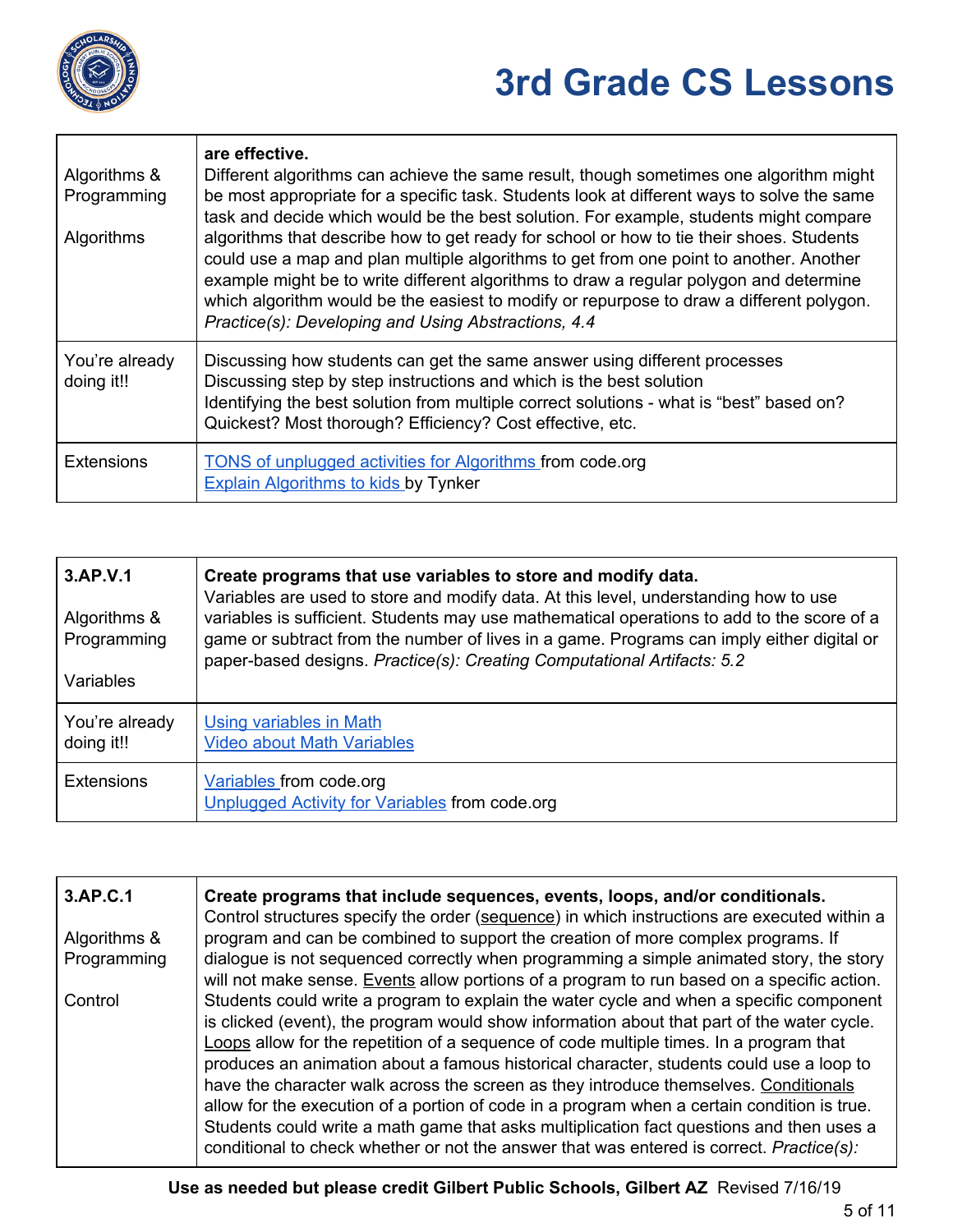

|                              | <b>Creating Computational Artifacts: 5.2</b>                                                                                                                                                             |
|------------------------------|----------------------------------------------------------------------------------------------------------------------------------------------------------------------------------------------------------|
| You're already<br>doing it!! | Using the terms above when executing actions in the classroom. Sequence when talking<br>about the order of doing something. Event - Cause/effect. Loops - repetitive actions.<br>Conditionals - if/then. |
| <b>Extensions</b>            | Tynker - hour of code activities - 1 hour self guided lessons with complete instruction!<br>Including videos, etc.<br>Code.org - hour of code activities - 1 hour self guided lessons                    |

| 3.AP.M.1<br>Algorithms &<br>Programming<br>Modularity | Decompose problems into smaller, manageable subproblems to facilitate the<br>program development process.<br>Decomposition is the act of breaking down a task into multiple simpler tasks.<br>Decomposition also enables different people to work on different parts at the same time.<br>For example, students could create an animation by separating a story into different<br>scenes. For each scene, they would select a background, place characters, and program<br>actions. Practice(s): Recognizing and Defining Computational Problems: 3.2 |
|-------------------------------------------------------|-------------------------------------------------------------------------------------------------------------------------------------------------------------------------------------------------------------------------------------------------------------------------------------------------------------------------------------------------------------------------------------------------------------------------------------------------------------------------------------------------------------------------------------------------------|
| You're already<br>doing it!!                          | Chunking words<br>Deconstructing text<br>Breaking a math problem into smaller manageable pieces<br>Breaking a project into smaller parts                                                                                                                                                                                                                                                                                                                                                                                                              |
| <b>Extensions</b>                                     | Any collaborative project using Google apps - slides, docs, sheets, etc. or Canva or any<br>other collaborative app where students work together on the same document<br><b>Pair programming</b>                                                                                                                                                                                                                                                                                                                                                      |

| 3.AP.PD.1<br>Algorithms &<br>Programming<br>Program<br>Development | With teacher guidance, use an iterative process to plan the development of a<br>program by including others' perspectives and considering user preferences.<br>Planning is an important part of the iterative process of program development. Students<br>outline key features, time and resource constraints, and user expectations. With teacher<br>guidance, students should document the plan as, for example, a storyboard, flowchart,<br>pseudocode, or story map. Practice(s): Fostering an Inclusive Computing Culture,<br>Creating Computational Artifacts: 1.1, 5.1 |
|--------------------------------------------------------------------|-------------------------------------------------------------------------------------------------------------------------------------------------------------------------------------------------------------------------------------------------------------------------------------------------------------------------------------------------------------------------------------------------------------------------------------------------------------------------------------------------------------------------------------------------------------------------------|
| You're already<br>doing it!!                                       | Planning a school project - deadlines, documentation, rough draft, etc.<br>Pre-writing using thinking maps<br>Working collaboratively then sharing their preferences<br>Planning, executing, evaluating, planning for improvement<br>Goal setting<br>Sequencing events in a story                                                                                                                                                                                                                                                                                             |
| <b>Extensions</b>                                                  | Programming in code.org with angry birds!<br>Great computational thinking game that ties with Math!                                                                                                                                                                                                                                                                                                                                                                                                                                                                           |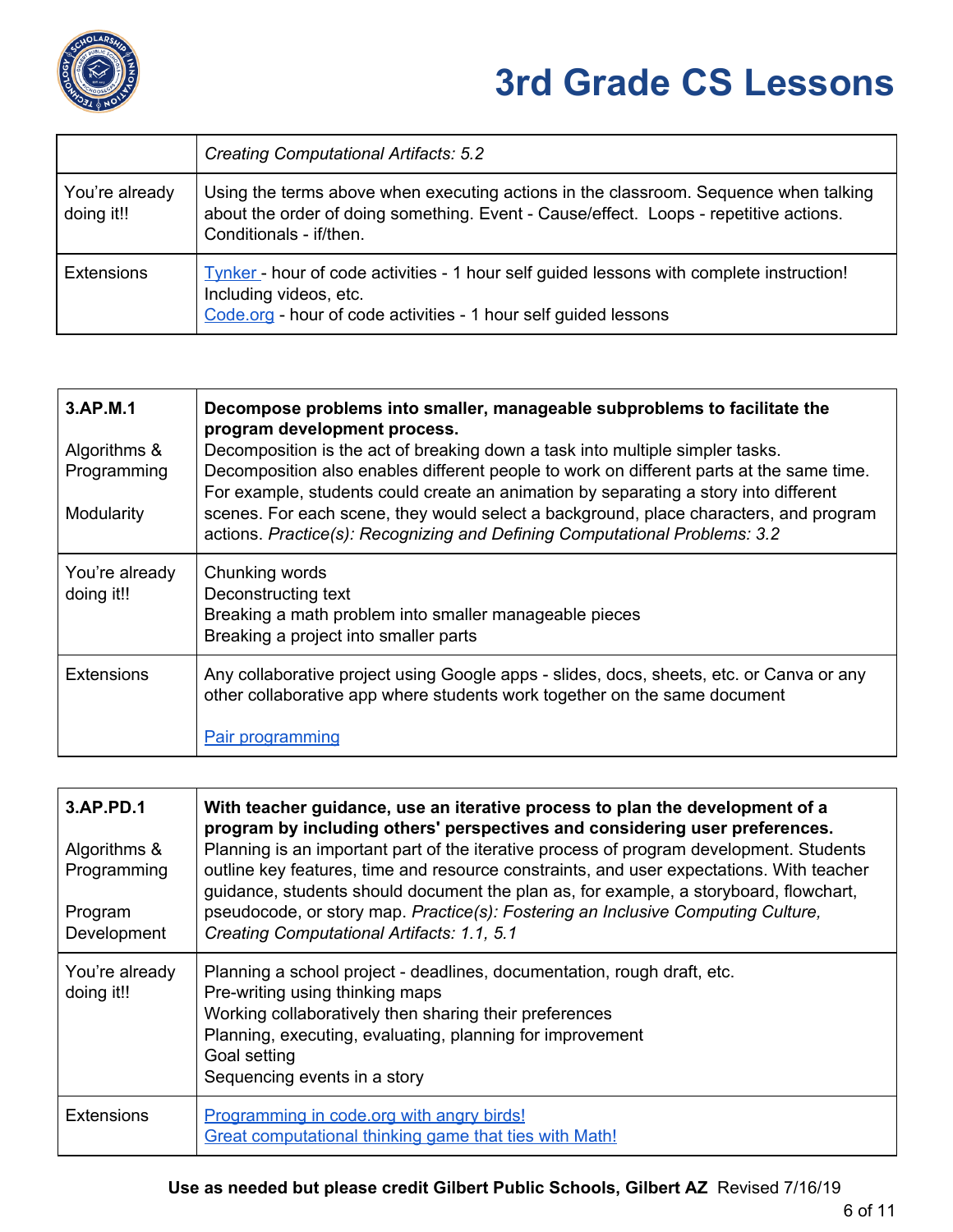

| 3.AP.PD.2<br>Algorithms &<br>Programming<br>Program<br>Development | Observe intellectual property rights and give appropriate attribution when creating<br>or remixing programs.<br>Intellectual property rights can vary by country but copyright laws give the creator of a<br>work a set of rights that prevents others from copying the work and using it in ways that<br>the creator may not like. Students should identify if ideas were borrowed or adjusted, and<br>credit the original creator. Students should also consider common licenses that place<br>limitations or restrictions on the use of computational artifacts, such as images and music<br>downloaded from the Internet. At this stage, attribution should be written in the format<br>required by the teacher and should always be included on any programs shared online.<br>Practice(s): Creating Computational Artifacts, Communicating About Computing: 5.2, 7.3 |
|--------------------------------------------------------------------|----------------------------------------------------------------------------------------------------------------------------------------------------------------------------------------------------------------------------------------------------------------------------------------------------------------------------------------------------------------------------------------------------------------------------------------------------------------------------------------------------------------------------------------------------------------------------------------------------------------------------------------------------------------------------------------------------------------------------------------------------------------------------------------------------------------------------------------------------------------------------|
| You're already<br>doing it!!                                       | Talking about copyright, patents, trademarks, etc.<br>Citing sources when doing research                                                                                                                                                                                                                                                                                                                                                                                                                                                                                                                                                                                                                                                                                                                                                                                   |
| <b>Extensions</b>                                                  | <b>Intellectual Property lesson plan</b><br><b>Intellectual Property lesson plan #2</b>                                                                                                                                                                                                                                                                                                                                                                                                                                                                                                                                                                                                                                                                                                                                                                                    |

| 3.AP.PD.3                    | Test and debug (identify and fix errors) a program or algorithm to ensure it runs as<br>intended.                                                                                                                                                                                    |
|------------------------------|--------------------------------------------------------------------------------------------------------------------------------------------------------------------------------------------------------------------------------------------------------------------------------------|
| Algorithms &<br>Programming  | As students develop programs they should continuously test those programs to see that<br>they do what was expected and fix (debug), any errors. Students should also be able to<br>successfully debug simple errors in programs created by others. Identifying a mistake in a        |
| Programming<br>Development   | math problem, for example; Sally solved the following problem as 11, there were five<br>groups with six apples in each. How many apples were there? Was she correct? Fix her<br>mistake if she was incorrect. Practice(s): Testing and Refining Computational Artifacts:<br>6.1, 6.2 |
| You're already<br>doing it!! | Cause and effect<br>Solving problems<br>Doing test corrections                                                                                                                                                                                                                       |
| <b>Extensions</b>            | Debugging activities from Code for Fun<br><b>GREAT debugging challenges from Scratch!</b>                                                                                                                                                                                            |

| 3.AP.PD.4                  | With teacher guidance, students take on varying roles, when collaborating with<br>peers during the design, implementation, and review stages of program                                |
|----------------------------|----------------------------------------------------------------------------------------------------------------------------------------------------------------------------------------|
| Algorithms &               | development.                                                                                                                                                                           |
| Programming                | Collaborative computing is the process of performing a computational task by working in<br>pairs or on teams. Because it involves asking for the contributions and feedback of others, |
| Programming<br>Development | effective collaboration can lead to better outcomes than working independently. Students<br>should take turns in different roles during program development, such as note taker,       |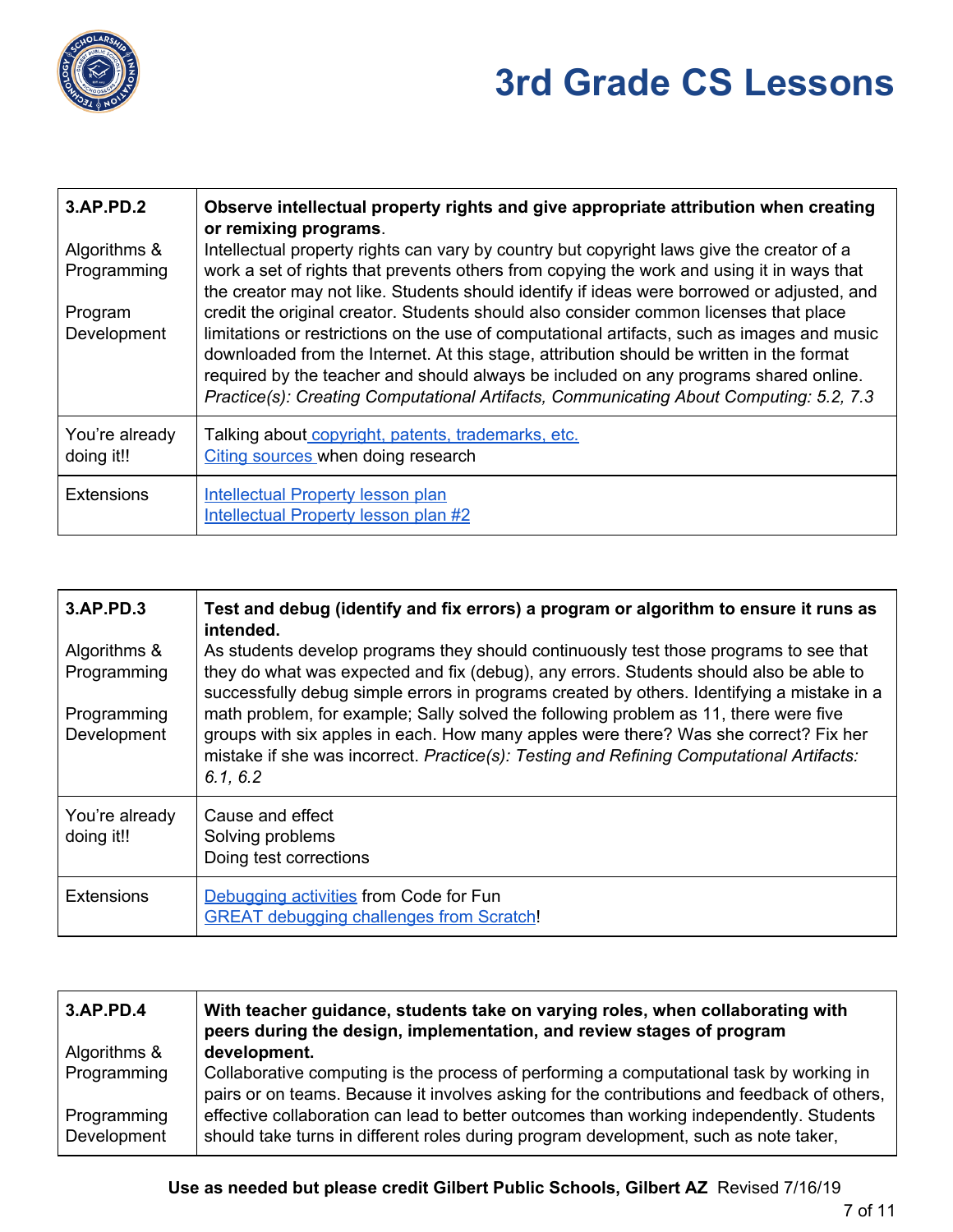

|                              | facilitator, program tester, or "driver" of the computer. Practice(s): Collaborating Around<br>Computing: 2.2                                                                                    |
|------------------------------|--------------------------------------------------------------------------------------------------------------------------------------------------------------------------------------------------|
| You're already<br>doing it!! | When doing group tasks alternating jobs of the group<br>self-Evaluating participation in group projects                                                                                          |
| <b>Extensions</b>            | Any collaborative project using Google apps - slides, docs, sheets, etc. or Canva or any<br>other collaborative app where students work together on the same document<br><b>Pair programming</b> |

| 3.AP.PD.5                    | Describe choices made during program (procedure) development using code<br>comments, presentations, and/or demonstrations.                                                                                                                                                                                                         |
|------------------------------|------------------------------------------------------------------------------------------------------------------------------------------------------------------------------------------------------------------------------------------------------------------------------------------------------------------------------------|
| Algorithms &<br>Programming  | People communicate about their code to help others understand and use their programs.<br>Another purpose of communicating one's design choices is to show an understanding of                                                                                                                                                      |
| Programming<br>Development   | one's work. These explanations could manifest themselves as in-line code comments for<br>collaborators and assessors, or as part of a summative presentation, such as a code<br>walk-through or coding journal. Students work together to explain the steps in their<br>procedure. Practice(s): Communicating About Computing: 7.2 |
| You're already<br>doing it!! | Having students explain the process they took to solve a problem.<br>Identifying that there are multiple ways to solve problems and have students evaluate the<br>efficiency/effectiveness of their method and explain.                                                                                                            |
| <b>Extensions</b>            | Using comments in Google docs to correspond with collaborators<br>Using presenter notes in Google slides<br>Describing the process used to solve a given problem<br>Being systematic in problem solving and describing actions taken<br>Coding in Scratch Jr.                                                                      |

### **IMPACTS OF COMPUTING**

| 3.IC.C.1<br>Impacts of<br>Computing<br>Culture | Identify computing technologies that have changed the world.<br>New computing technology is created and existing technologies are modified for many<br>reasons, including to increase their benefits, decrease their risks, and meet societal<br>needs. With guidance from their teacher, students discuss topics that relate to the history<br>of technology and the changes in the world due to technology. Topics could be based on<br>current news content, in areas, such as robotics, wireless Internet, mobile computing<br>devices, GPS systems, wearable computing, or how social media has influenced social<br>and political changes. Practice(s): Recognizing and Defining Computational Problems: 3.1 |
|------------------------------------------------|--------------------------------------------------------------------------------------------------------------------------------------------------------------------------------------------------------------------------------------------------------------------------------------------------------------------------------------------------------------------------------------------------------------------------------------------------------------------------------------------------------------------------------------------------------------------------------------------------------------------------------------------------------------------------------------------------------------------|
| You're already<br>doing it!!                   | History and social studies<br>Changes in technology<br><b>Current events</b>                                                                                                                                                                                                                                                                                                                                                                                                                                                                                                                                                                                                                                       |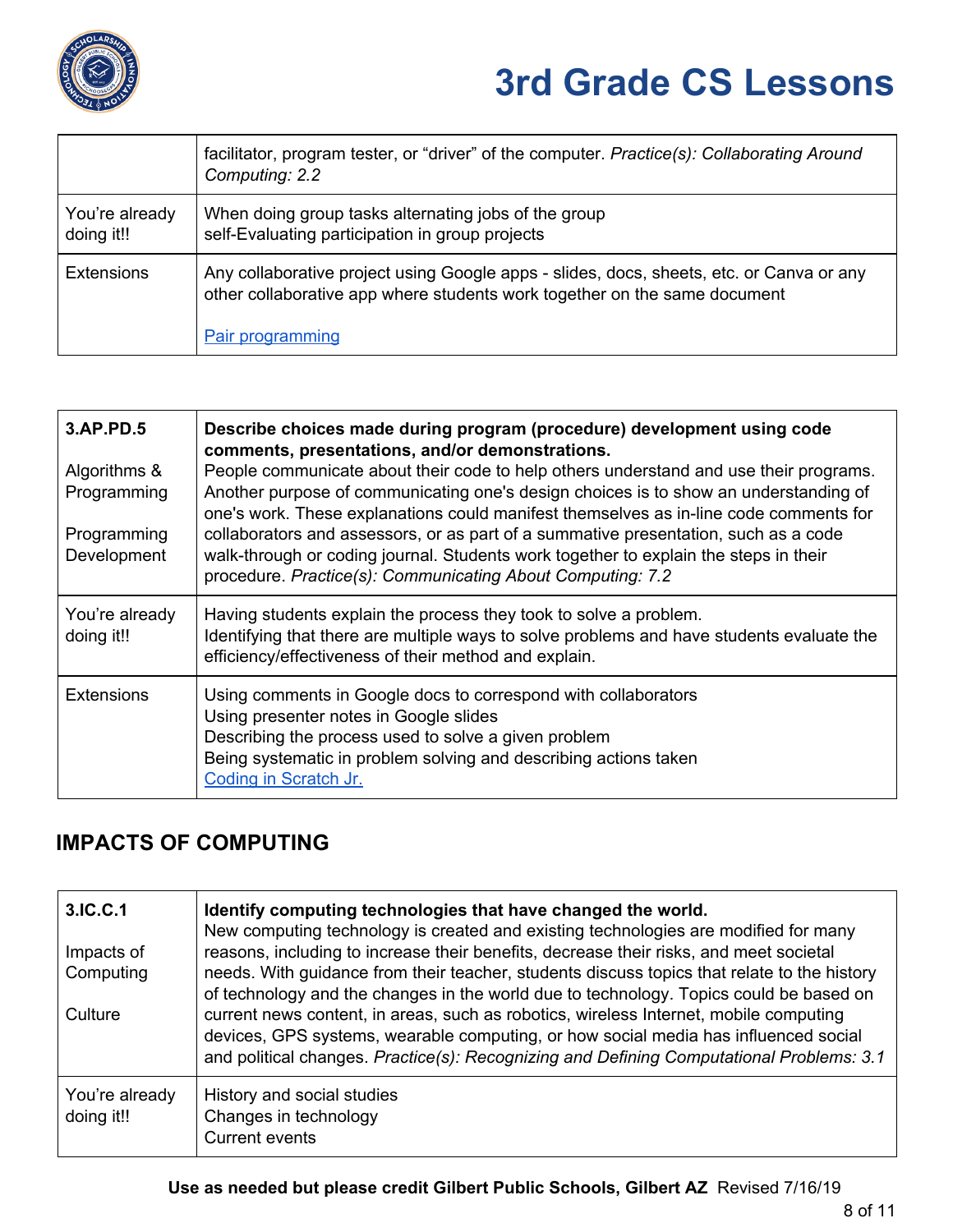

| <b>Extensions</b> | Show examples of the evolution of different technology - phones, computers, cameras,<br>etc.<br>Create a timeline of the evolution of technology! Display it in your room!! -                                                                                                                                                         |
|-------------------|---------------------------------------------------------------------------------------------------------------------------------------------------------------------------------------------------------------------------------------------------------------------------------------------------------------------------------------|
|                   | Give each student an era/date and have them identify different technologies. Their<br>findings could be included in a collaborative slide show! (example - telephones, students<br>each given a specific era 1920, 25, 30, 35, 40 And do the research for the phone. Enter<br>their findings on a specific slide to show progression) |
|                   | Discuss advantages and disadvantages of old and new technology                                                                                                                                                                                                                                                                        |
|                   | Kids react to old computers video (7:41)                                                                                                                                                                                                                                                                                              |

| 3.IC.C.2                     | With teacher guidance, brainstorm ways to improve the accessibility and usability<br>of technology products for the diverse needs and wants of users.                                                                                                                                                                                                                          |
|------------------------------|--------------------------------------------------------------------------------------------------------------------------------------------------------------------------------------------------------------------------------------------------------------------------------------------------------------------------------------------------------------------------------|
| Impacts of<br>Computing      | The development and modification of computing technology are driven by people's needs<br>and wants and can affect groups differently. Anticipating the needs and wants of diverse<br>end users requires students to purposefully consider potential perspectives of users with                                                                                                 |
| Culture                      | different backgrounds, ability levels, points of view, and disabilities. For example, students<br>may consider using both speech and text when they wish to convey information in a<br>game. They may also wish to vary the types of programs they create, knowing that not<br>everyone shares their own tastes. Practice(s): Fostering an Inclusive Computing Culture:<br>1.2 |
| You're already<br>doing it!! | Brainstorming ways to problem solve technology issues in the classroom<br>Providing requirements for projects and explaining why (neutral background, not too busy,<br>$etc.$ )                                                                                                                                                                                                |
| <b>Extensions</b>            | Demonstrate Voice Typing option in Google Docs<br>Show Closed Caption option in Google Slides Present mode                                                                                                                                                                                                                                                                     |

| 3.IC.SI.1      | Seek opportunities for local collaboration to facilitate communication and<br>innovation. Computing influences many social institutions such as family, education,                                                                                                                                                           |
|----------------|------------------------------------------------------------------------------------------------------------------------------------------------------------------------------------------------------------------------------------------------------------------------------------------------------------------------------|
| Impacts of     | religion, and the economy. People can work in different places and at different times to                                                                                                                                                                                                                                     |
| Computing      | collaborate and share ideas when they use technologies that reach across the globe.                                                                                                                                                                                                                                          |
|                | Computing provides the possibility for collaboration and sharing of ideas and allows the                                                                                                                                                                                                                                     |
| Social         | benefit of diverse perspectives. These social interactions affect how local and global                                                                                                                                                                                                                                       |
| Interactions   | groups interact with each other, and alternatively, these interactions can change the<br>nature of groups. For example, a class can discuss ideas in the same class, school, or in<br>another state or nation through interactive webinars or pen pals. Practice(s): Fostering an<br><b>Inclusive Computing Culture: 1.1</b> |
| You're already | Any collaborative project!                                                                                                                                                                                                                                                                                                   |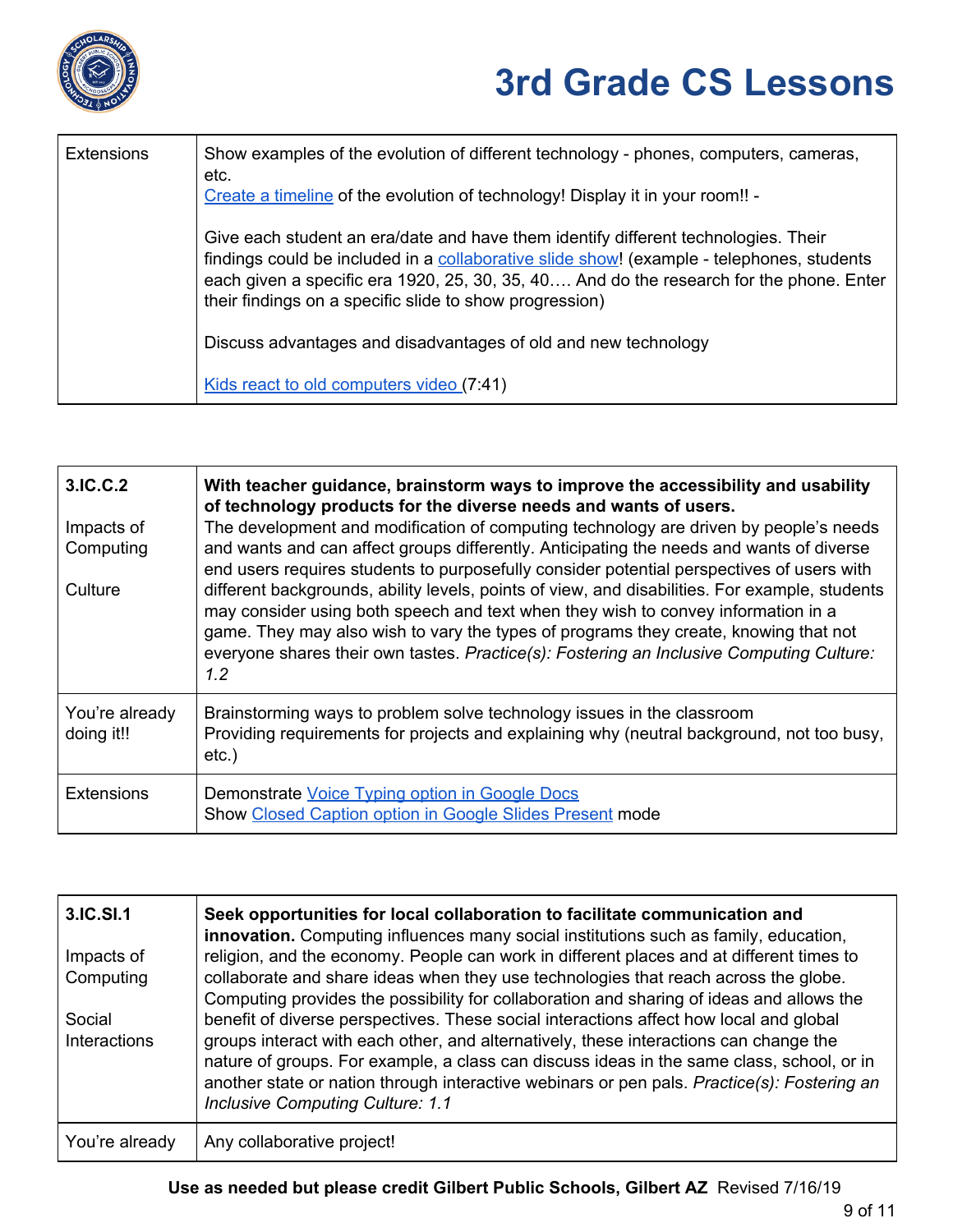

| doing it!!        | <b>Sharing Google docs</b>                                                                                                                                                                                                                                                                                                                                      |
|-------------------|-----------------------------------------------------------------------------------------------------------------------------------------------------------------------------------------------------------------------------------------------------------------------------------------------------------------------------------------------------------------|
| <b>Extensions</b> | Set up a collaborative project with another teacher (another grade level teacher at your<br>school, a teacher in a different grade at your school, a teacher at a different GPS school, a<br>teacher at a different district altogether!!) where students work in their respective<br>classrooms using Google collaboration tools to complete a task/assignment |

| 3.IC. SLE.1<br>Impacts of<br>Computing<br>Safety, Law &<br><b>Ethics</b> | Use material that is publicly available and/or permissible to use. Ethical<br>complications arise from the opportunities provided by computing. The ease of sending<br>and receiving copies of media, such as video, photos, and music, on the Internet, creates<br>the opportunity for unauthorized use, such as online piracy and disregard of copyrights.<br>Students should consider the licenses for the computational artifacts that they wish to use.<br>For example, the license on a downloaded image or audio file may have restrictions that<br>prohibit modification, require attribution, or prohibit use entirely. Practice(s):<br><b>Communicating About Computing: 7.3</b> |
|--------------------------------------------------------------------------|--------------------------------------------------------------------------------------------------------------------------------------------------------------------------------------------------------------------------------------------------------------------------------------------------------------------------------------------------------------------------------------------------------------------------------------------------------------------------------------------------------------------------------------------------------------------------------------------------------------------------------------------------------------------------------------------|
| You're already<br>doing it!!                                             | Discussing copyright and plagiarism with students                                                                                                                                                                                                                                                                                                                                                                                                                                                                                                                                                                                                                                          |
| <b>Extensions</b>                                                        | Teach students to search for images labeled for reuse in Google Images Advanced<br>Search                                                                                                                                                                                                                                                                                                                                                                                                                                                                                                                                                                                                  |

#### **TIPS and TRICKS**

#### AZ CS [Standards](https://cms.azed.gov/home/GetDocumentFile?id=5bd8a46a1dcb250944216fea) Full document

[Computational](https://computationalthinkingcourse.withgoogle.com/course) Thinking for Educators course offered by Google! This is a free self paced offering by Google to introduce teachers to delivering computational thinking lessons to their students of all ages!

The core of Computer Science is really computational thinking! You do this with your students all day every day!! An excellent way of getting your students to think like computer scientists is to speak to them about how your everyday routines relate to computer science!

Notice that none of these standards refer to a specific program or app! They are written to develop computational thinkers! So, keep doing what you're doing but help them make the connections to computer science through your discussions! Talk to your students using appropriate technological language to expose them to the terms that are used. When you give them an assignment on the computer have in depth discussions about the hardware, software and the processes to make them all work! When a student has an issue or trouble with their computer or the program, discuss with them what you are doing to fix it!

#### **USEFUL WEBSITES AND RESOURCES**

[Computer](https://curriculum.code.org/csp-18/) Science Principles - An entire course offered by Code.org for High School Self Paced 30 hour [Computer](https://studio.code.org/s/express-2018?section_id=1682768) Science course offered by code.org for Middle and High school [Code.org](https://studio.code.org/s/courseb-2018) Course B and/or C - Completing this course will cover the CS Standards!